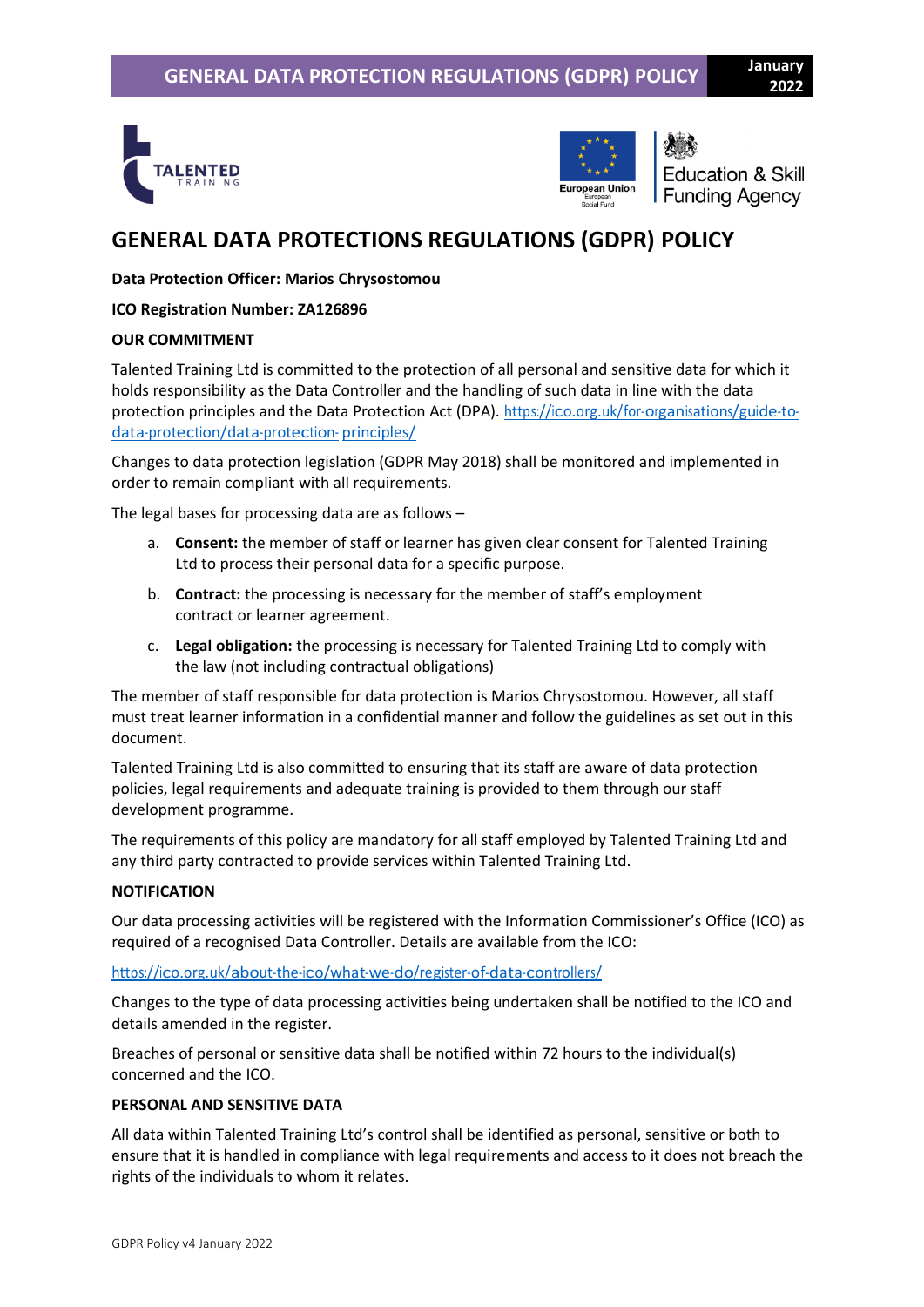The definitions of personal and sensitive data shall be as those published by the ICO for guidance: [https://ico.org.uk/for-organisations/guide-to-data-protection/key-](https://ico.org.uk/for-organisations/guide-to-data-protection/key-definitions/) [definitions/](https://ico.org.uk/for-organisations/guide-to-data-protection/key-definitions/)

The principles of the Data Protection Act shall be applied to all data processed:

- ensure that data is fairly and lawfully processed
- process data only for limited purposes
- ensure that all data processed is adequate, relevant and not excessive
- ensure that data processed is accurate
- not keep data longer than is necessary
- process the data in accordance with the data subject's rights
- ensure that data is secure
- ensure that data is not transferred to other countries without adequate protection.

#### **COMPLAINTS, CORRECTIONS OR OBJECTIONS**

If you have any questions or concerns about information, we hold about you, or need to correct inaccurate information, please contact the Managing Director Marios Chrysostomou, who can be reached at:

Talented Training Ltd

5a King Street

Leeds

LS1 2HH

Tel 0113 3182597

Mob 07746 975988

[marios@talentedtraining.co.uk](mailto:marios@talentedtraining.co.uk)

#### **FAIR PROCESSING / PRIVACY NOTICE**

We shall be transparent about the intended processing of data and communicate these intentions via notification to staff, parents and learners prior to the processing of individual's data.

Notifications shall be in accordance with ICO guidance and, where relevant, be written in a form understandable by those defined as 'Children' under the legislation.

#### [https://ico.org.uk/for-organisations/guide-to-data-protection/privacy-notices-](https://ico.org.uk/for-organisations/guide-to-data-protection/privacy-notices-transparency-and-control/) [transparency](https://ico.org.uk/for-organisations/guide-to-data-protection/privacy-notices-transparency-and-control/)[and-control/](https://ico.org.uk/for-organisations/guide-to-data-protection/privacy-notices-transparency-and-control/)

There may be circumstances where Talented Training Ltd is required either by law or in the best interests of our learners or staff to pass information onto external authorities, for example local authorities, Ofsted, or the department of health. These authorities are up to date with data protection law and have their own policies relating to the protection of any data that they receive or collect.

The intention to share data relating to individuals to an organisation outside of Talented Training Ltd shall be clearly defined within notifications and details of the basis for sharing given. Data will be shared with external parties in circumstances where it is a legal requirement to provide such information.

Any proposed change to the processing of individual's data shall first be notified to them.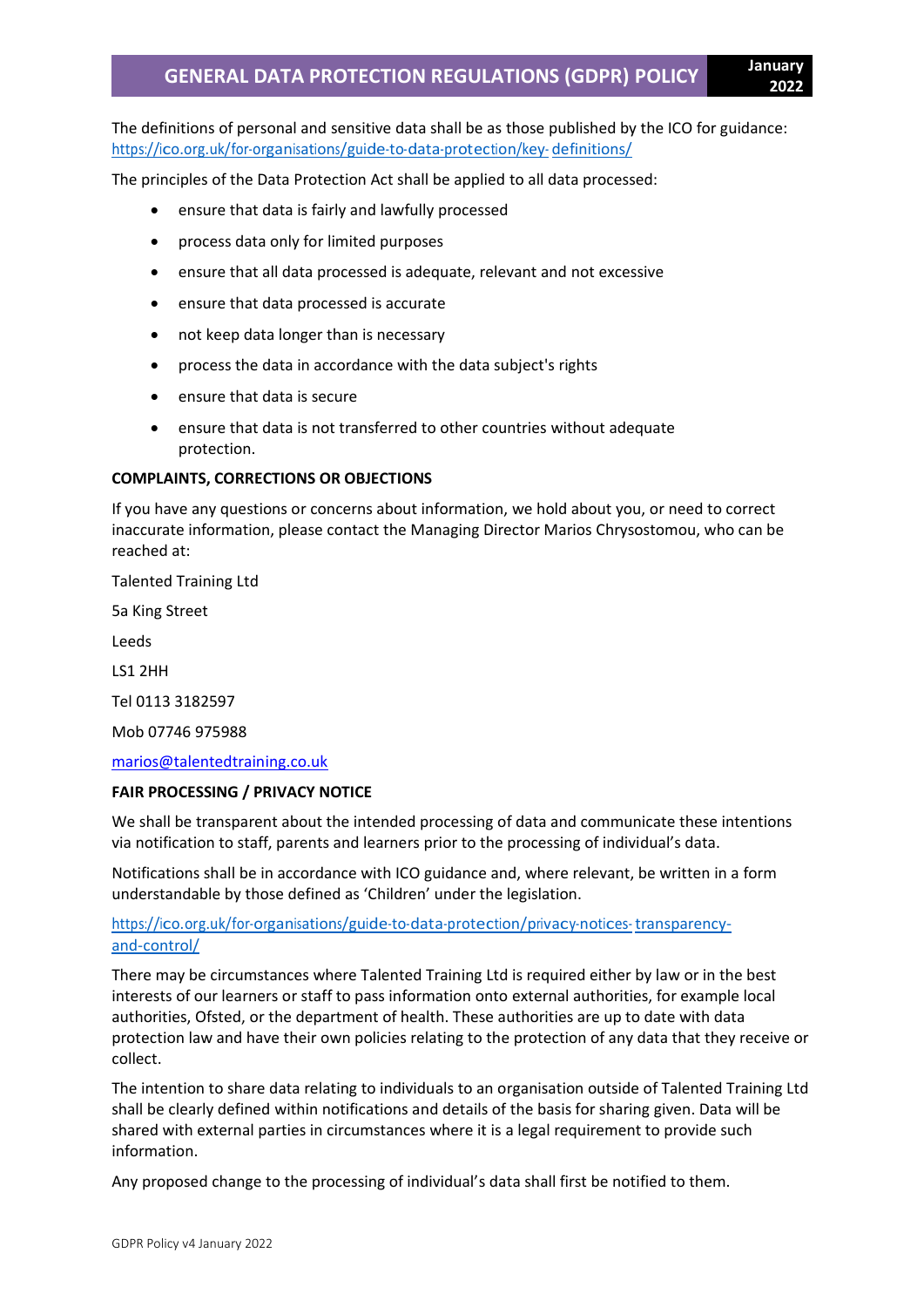Under no circumstances will Talented Training Ltd disclose information or data:

- that would cause serious harm to the learner or anyone else's physical or mental health or condition
- indicating that the learner is or has been subject to abuse or may be at risk of it, where the disclosure would not be in the best interests of the learner
- recorded by the learner in an examination
- that would allow another person to be identified or identifies another person as the source, unless the person is an employee of Talented Training Ltd or a local authority or has given consent, or it is reasonable in the circumstances to disclose the information without consent. The exemption from disclosure does not apply if the information can be edited so that the person's name or identifying details are removed
- in the form of a reference given to another training provider or any other place of education and training, the learner's potential employer, or any national body concerned with learner admissions.

#### **THE RIGHT TO BE INFORMED**

The right to be informed is a key part of the strengthened legislation and we ensure that staff, learners and apprentices, parents, carers (data subjects) receive clear communications about:

- what information is being collected/processed about them
- why the data is collected (purpose)
- what the lawful basis for processing the data (where applicable)
- who/which organisations data is shared with and why (this could be categories of organisations)
- how the data is stored and how long for, and how security is ensured
- how to exercise their right of access to data
- how to exercise any other rights, such as restricting certain types of processing or rectifying data
- who to contact for queries or concerns.

There are a number of ways that Talented Training communicate this information, which include:

- When providing 'initial registration' information at enrolment or upon starting a programme of study.
- During the induction process, where understanding is checked by tutors through discussion, practical activities and review of policy documents (e.g., GDPR, Data Retention, Privacy policies)
- When providing additional information/data at various points during the year, such as initial assessment, Gateway, EPA preparation.
- Through effective use of the company's website.
- In the case of staff, at various points in the 'lifecycle' of an employee, such as applying for a role, accepting a role/signing a contract, annual appraisals, upon conclusion of a contract etc.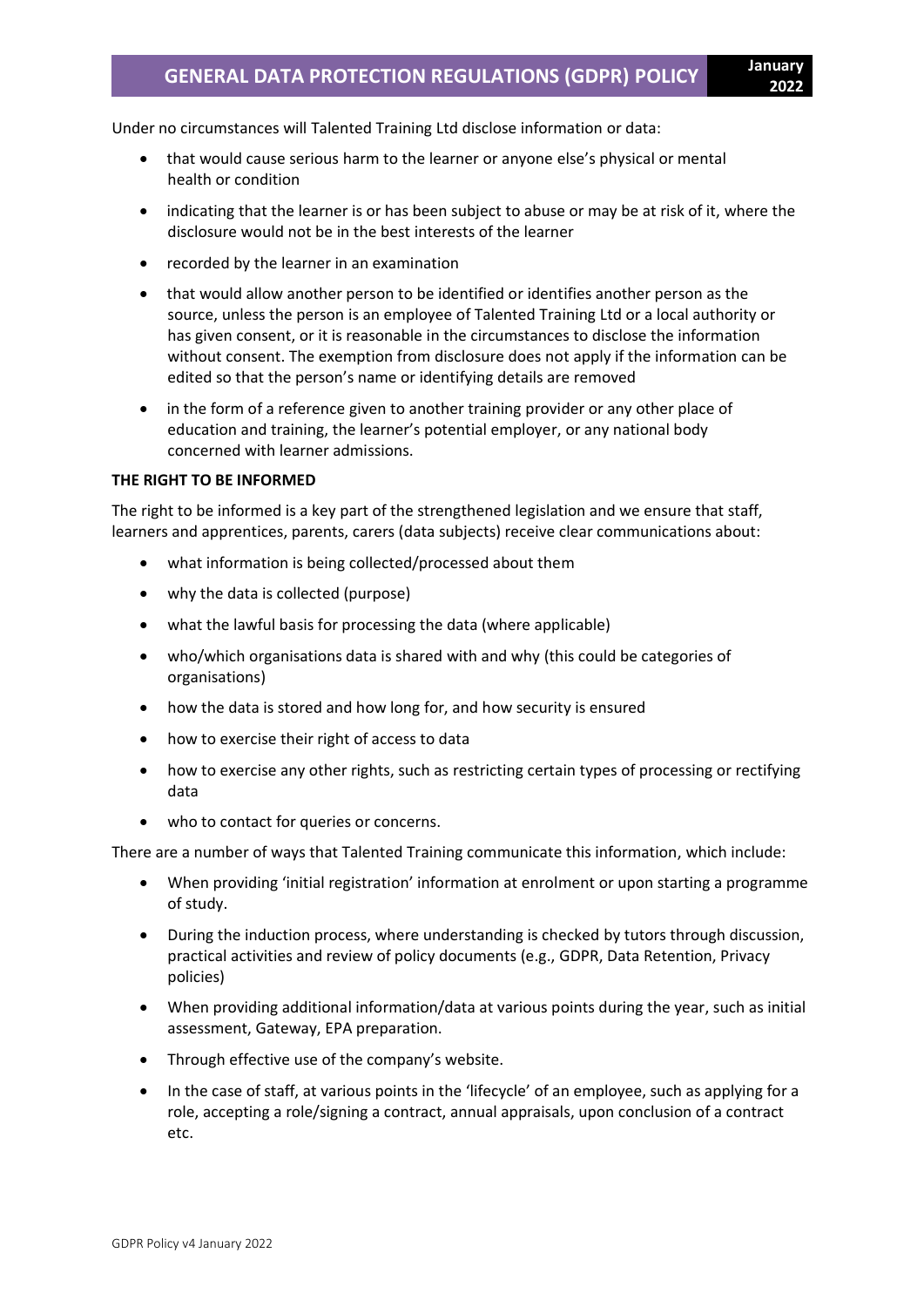#### **DATA SECURITY**

In order to assure the protection of all data being processed and inform decisions on processing activities, we shall undertake an assessment of the associated risks of proposed processing and equally the impact on an individual's privacy in holding data related to them.

Risk and impact assessments shall be conducted in accordance with guidance given by the ICO:

<https://ico.org.uk/for-organisations/guide-to-data-protection/principle-7-security/> [https://ico.org.uk/for](https://ico.org.uk/for-organisations/guide-to-data-protection/principle-7-security/)[organisations/guide-to-data-protection/principle-7-security/](https://ico.org.uk/for-organisations/guide-to-data-protection/principle-7-security/) [https://ico.org.uk/about-the-ico/news](https://ico.org.uk/about-the-ico/news-and-events/news-and-blogs/2014/02/privacy-impact-assessments-code-published/)[and-events/news-and-blogs/2014/02/privacy-](https://ico.org.uk/about-the-ico/news-and-events/news-and-blogs/2014/02/privacy-impact-assessments-code-published/) [impact-assessments-code-published/](https://ico.org.uk/about-the-ico/news-and-events/news-and-blogs/2014/02/privacy-impact-assessments-code-published/)

Security of data shall be achieved through the implementation of proportionate physical and technical measures. Nominated staff shall be responsible for the effectiveness of the controls implemented and reporting of their performance.

The security arrangements of any organisation with which data is shared shall also be considered and where required these organisations shall provide evidence of the competence in the security of shared data.

#### **DATA ACCESS REQUESTS (SUBJECT ACCESS REQUESTS)**

All individuals whose data is held by us, has a legal right to request access to such data or information about what is held. We shall respond to such requests within one month and they should be made in writing to:

Marios Chrysostomos Managing Director Talented Training Ltd 5a King Street Leeds LS1 2HH Tel 0113 3182597 Mob 07746 975988

[marios@talentedtraining.co.uk](mailto:marios@talentedtraining.co.uk)

No charge will be applied to process the request.

Personal data about learners will not be disclosed to third parties without the consent of the learner, parent or carer, unless it is obliged by law or in the best interest of the individual. Data may be disclosed to the following third parties without consent:

#### • **Other organisations**

 If a learner transfers from Talented Training Ltd to another organisation, their academic records and other data that relates to their health and welfare will be forwarded onto the new training provider. This will support a smooth transition from one organisation to the next and ensure that the learner is provided for as is necessary. It will aid continuation which should ensure that there is minimal impact on the learner's academic progress as a result of the move.

#### • **Examination authorities**

 This may be for registration purposes, to allow the learners at Talented Training Ltd to sit examinations set by external exam bodies.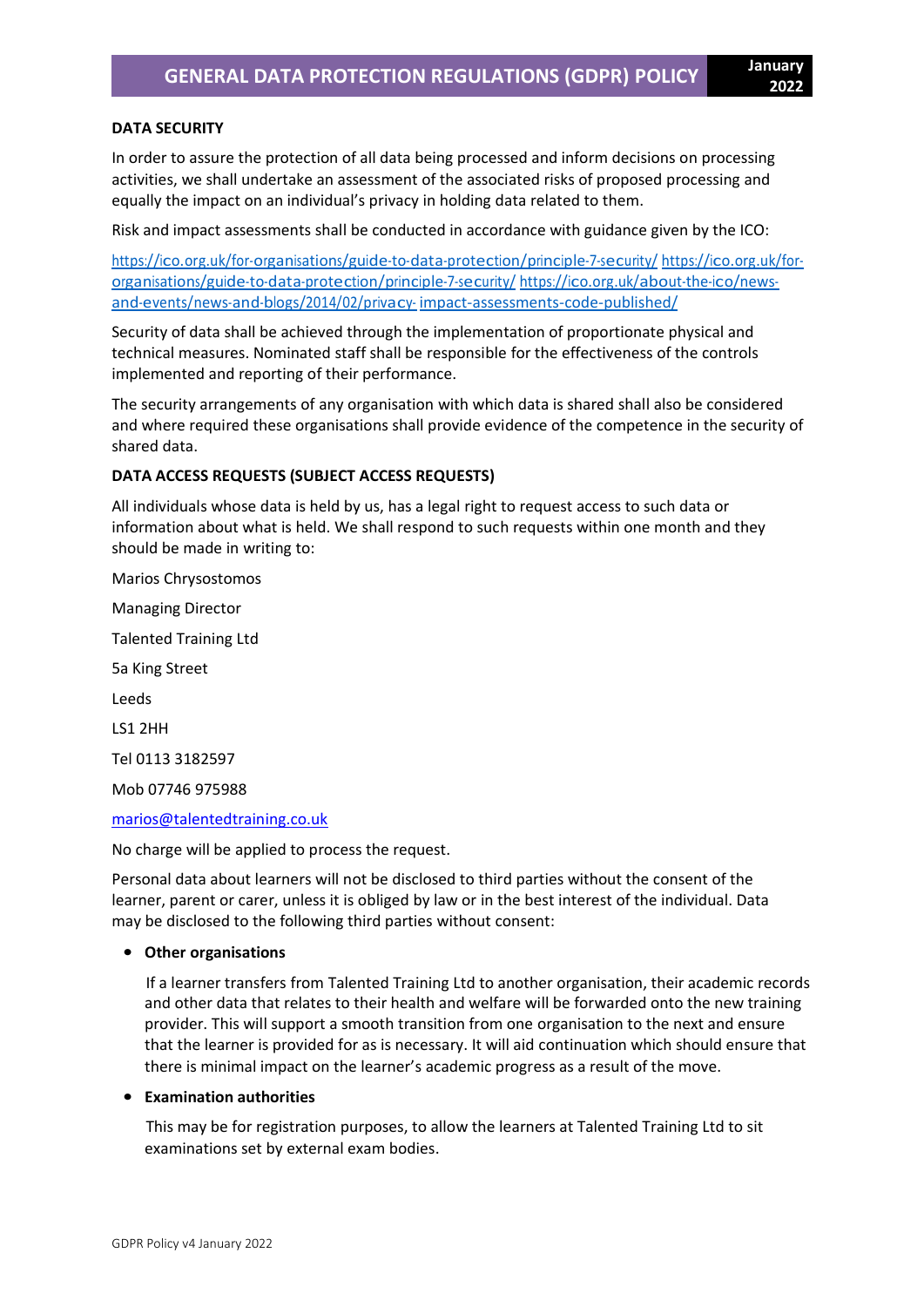## • **Health authorities**

 As obliged under health legislation, Talented Training Ltd may pass on information regarding the health of learners at Talented Training Ltd to monitor and avoid the spread of contagious diseases in the interest of public health.

#### • **Police and courts**

 If a situation arises where a criminal investigation is being carried out, we may have to forward information on to the police to aid their investigation. We will pass information onto courts as and when it is ordered.

#### • **Social workers and support agencies**

 In order to protect or maintain the welfare of our learners, and in cases of abuse, it may be necessary to pass personal data on to social workers or support agencies.

#### • **Educational division**

 Talented Training Ltd may be required to pass data on in order to help the government to monitor the national educational system and enforce laws relating to education.

#### • **Right to be Forgotten**

 Where any personal data is no longer required for its original purpose, an individual can demand that the processing is stopped, and all their personal data is erased by Talented Training Ltd including any data held by contracted processors.

#### **PHOTOGRAPHS AND VIDEO**

Images of staff and learners may be captured at appropriate times and as part of educational activities for use by Talented Training Ltd only.

Unless prior consent from learners or staff has been given, Talented Training Ltd shall not utilise such images for publication or communication to external sources.

It is Talented Training Ltd' policy that external parties (including parents) may not capture images of staff or learners during such activities without prior consent.

#### **LOCATION OF INFORMATION AND DATA**

Hard copy data, records, and personal information are stored out of sight and in a locked file or cupboard.

Sensitive or personal information and data should not be removed from the Talented Training Ltd site; however Talented Training Ltd acknowledges that some staff may need to transport data between Talented Training Ltd and their home in order to access it for work in the evenings and at weekends. This may also apply in cases where staff have offsite meetings or are on Talented Training Ltd visits with learners.

The following guidelines are in place for staff in order to reduce the risk of personal data being compromised:

- Paper copies of data or personal information should not be taken off the Talented Training Ltd site. If these are misplaced, they are easily accessed. If there is no way to avoid taking a paper copy of data off the Talented Training Ltd site, the information should not be on view in public places or left unattended under any circumstances.
- Unwanted paper copies of data, sensitive information or learner files should be shredded. This also applies to handwritten notes if the notes reference any staff member or learner by name.
- Care must be taken to ensure that printouts of any personal or sensitive information are not left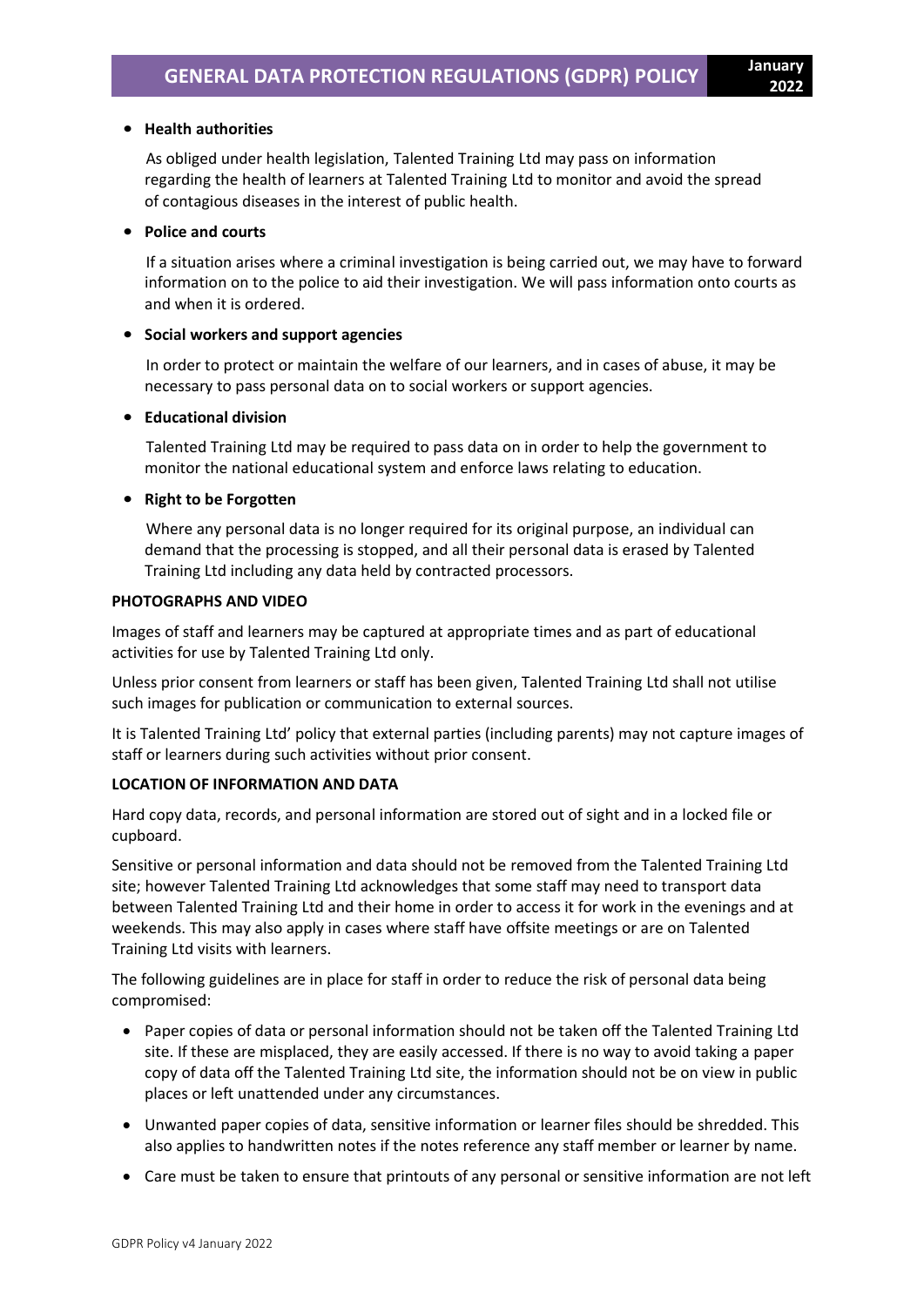in printer trays or photocopiers.

- If information is being viewed on a PC, staff must ensure that the window and documents are properly shut down before leaving the computer unattended. Sensitive information should not be viewed on public computers.
- If it is necessary to transport data away from Talented Training Ltd, it should be downloaded onto a USB stick. The data should not be transferred from this stick onto any home or public computers. Work should be edited from the USB and saved onto the USB only.
- USB sticks that staff use must be password protected.

These guidelines are clearly communicated to all Talented Training Ltd staff, and any person who is found to be intentionally breaching this conduct will be disciplined in line with the seriousness of their misconduct.

#### **DISASTER RECOVERY**

- 1. Talented Training Ltd has been awarded Cyber Essentials certification and backs up data every day, with multiple copies (at least one set for each day of the week and additional weekly ones in order to have at least a month's worth of data at any one time). Records of these are kept.
- 2. Backups are kept on site are in special heat-proof safes: fire-proofing alone is inadequate.
- 3. Backups are verified regularly by the software and system supplier.
- 4. Firewalls and virus checkers are kept up to date and running, and users are trained in virus avoidance and detection.
- 5. Computers are protected from physical harm, theft or damage, and from electrical surges using protective plugs.
- 6. Talented Training Ltd plans for how to deal with loss of electricity, external data links, server failure, and network problems. It uses paper forms where necessary for temporary record keeping.

#### **RETENTION POLICY**

- We retain personal data that you supply for as long as we are legally required to do so (e.g., by tax and accounting regulations).
- Where data may exist on back-ups, these are regularly changed and expired files (etc.) are securely disposed of when backup media is expired or replaced.
- The ESF document retention date is 31 December 2030; prior to any ESF project documentation being destroyed, a check will be made of the GOV.UK website and/or with the Managing Authority to ensure it is safe to do so.
- General enquiries via web-form, email or post:
	- $\circ$  These are generally kept for a number of years so that we can refer back to them if you send a follow up to our reply, after that they are deleted. At scheduled times throughout the year enquiries over the specified number of years old are removed.

The number of years will depend on the type of enquiry and how it was submitted:

 $\circ$  Any correspondence that may potentially relate to a financial transaction, currently active registration or client account, is treated the same as as tax records *(tax records are legally required to be stored for a minimum of 6 years)* and deleted after 7 years.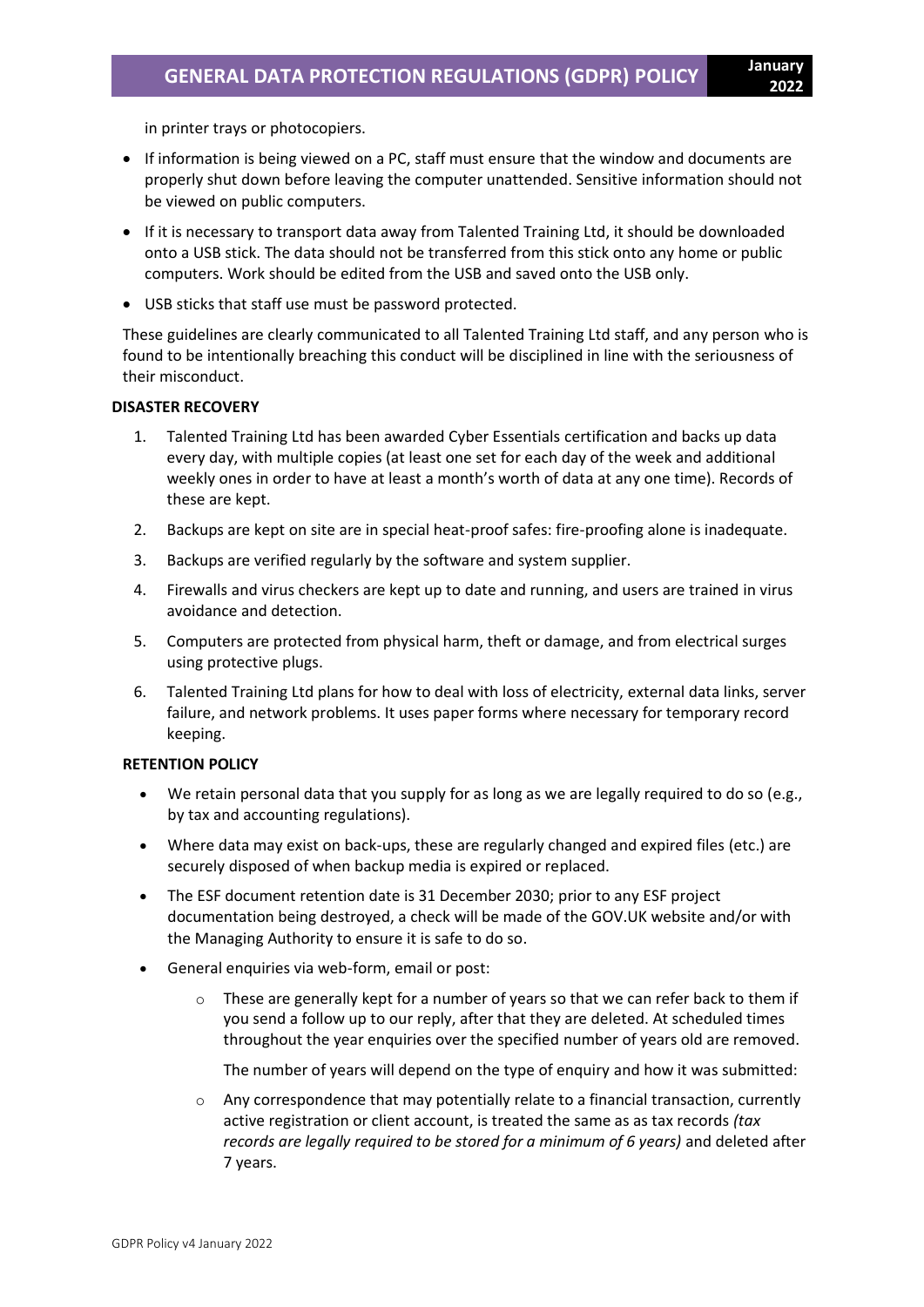o All other correspondence is deleted after 2 years.

#### **DATA DISPOSAL**

Talented Training Ltd recognises that the secure disposal of redundant data is an integral element to compliance with legal requirements and an area of increased risk.

All data held in any form of media (paper, tape, electronic) shall only be passed to a disposal partner with demonstrable competence in providing secure disposal services.

All data shall be destroyed or eradicated to agreed levels meeting recognised national standards, with confirmation at completion of the disposal process.

Disposal of IT assets holding data shall be in compliance with ICO guidance: [https://ico.org.uk/media/for](https://ico.org.uk/media/for-organisations/documents/1570/it_asset_disposal_for_organisations.pdf)[organisations/documents/1570/it\\_asset\\_disposal\\_for\\_organisations.pdf](https://ico.org.uk/media/for-organisations/documents/1570/it_asset_disposal_for_organisations.pdf)

Talented Training Ltd has identified a qualified source for disposal of IT assets and collections.

#### **REVIEW**

This policy will be reviewed on an annual basis or following changes to ESFA or Government updates, as well as statutory guidance in relation to Covid-19 and company risk assessment policies and processes.

Managing Director's Signature

U. Uyuta

Marios Chrysostomou Date: 01/01/2022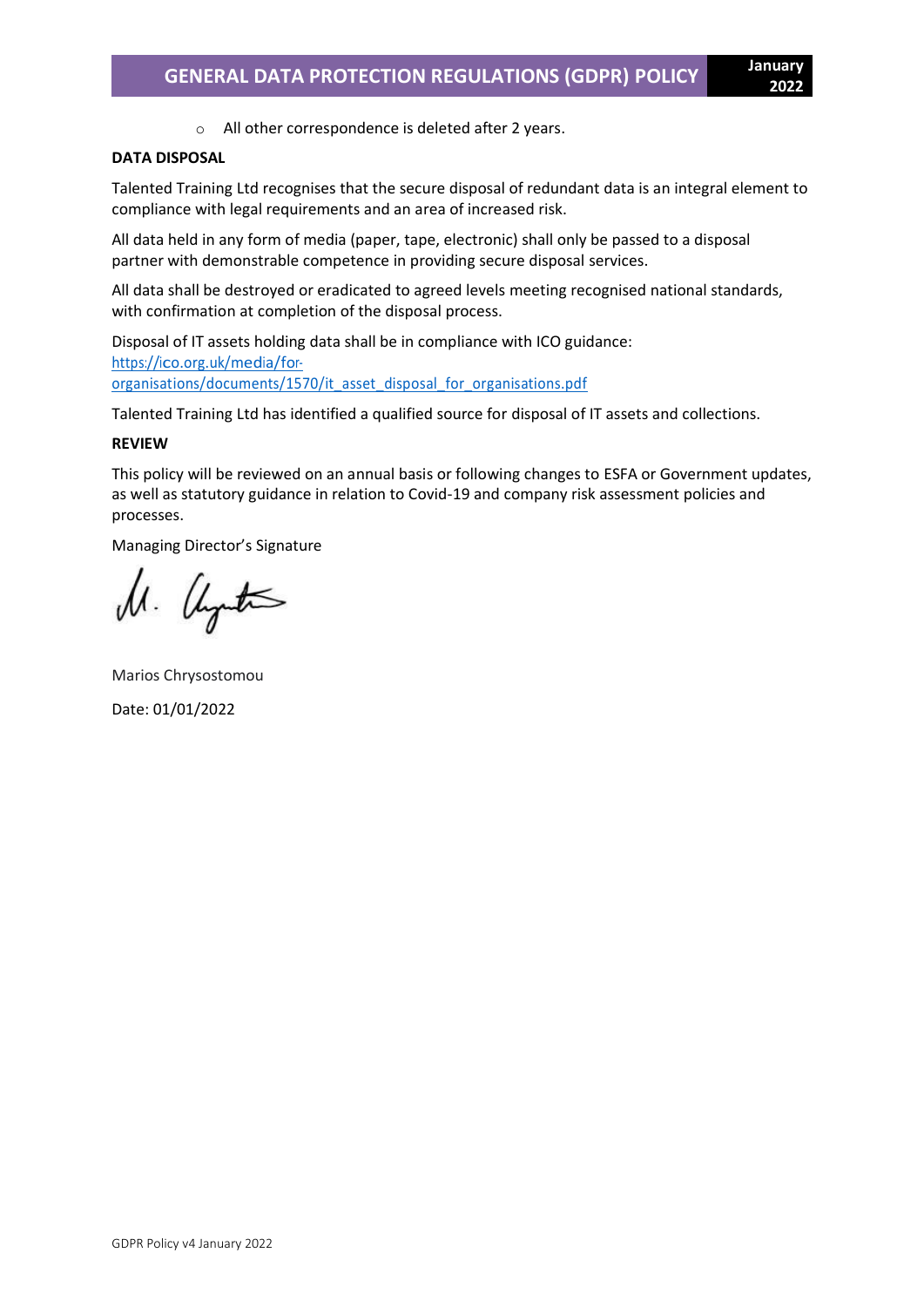# **APPENDIX A**

## **Subject Access Request Form**

#### **Section 1 – Applicant Details**

| Title (please tick one):    | Mrs     Miss    <br>$Ms$   <br>Title (please state):<br>Mr $\parallel$ |
|-----------------------------|------------------------------------------------------------------------|
| Forename(s):                |                                                                        |
| Family Name:                |                                                                        |
| Previous Family Name:       |                                                                        |
| Other name(s) known by:     |                                                                        |
| Date of Birth (dd/mm/yyyy): | Male $\Box$<br>or Female $\Box$<br>//                                  |
| Nationality:                |                                                                        |
| Place of Birth:             |                                                                        |

#### **Section 2 – Applicant Details**

| <b>Current Address:</b> |  |
|-------------------------|--|
|                         |  |
| Postcode                |  |
| Daytime Telephone No:   |  |
| <b>Email Address:</b>   |  |
|                         |  |
| Previous Address:       |  |
|                         |  |
| Postcode:               |  |

#### **Section 3 – Proof of the applicant's identity**

In order to prove the applicant's identity, we need to see copies of two pieces of identification, one from list A and one from list B below. Please indicate which ones you are supplying.

#### **Please DO NOT send an original passport, driving licence or identity card**